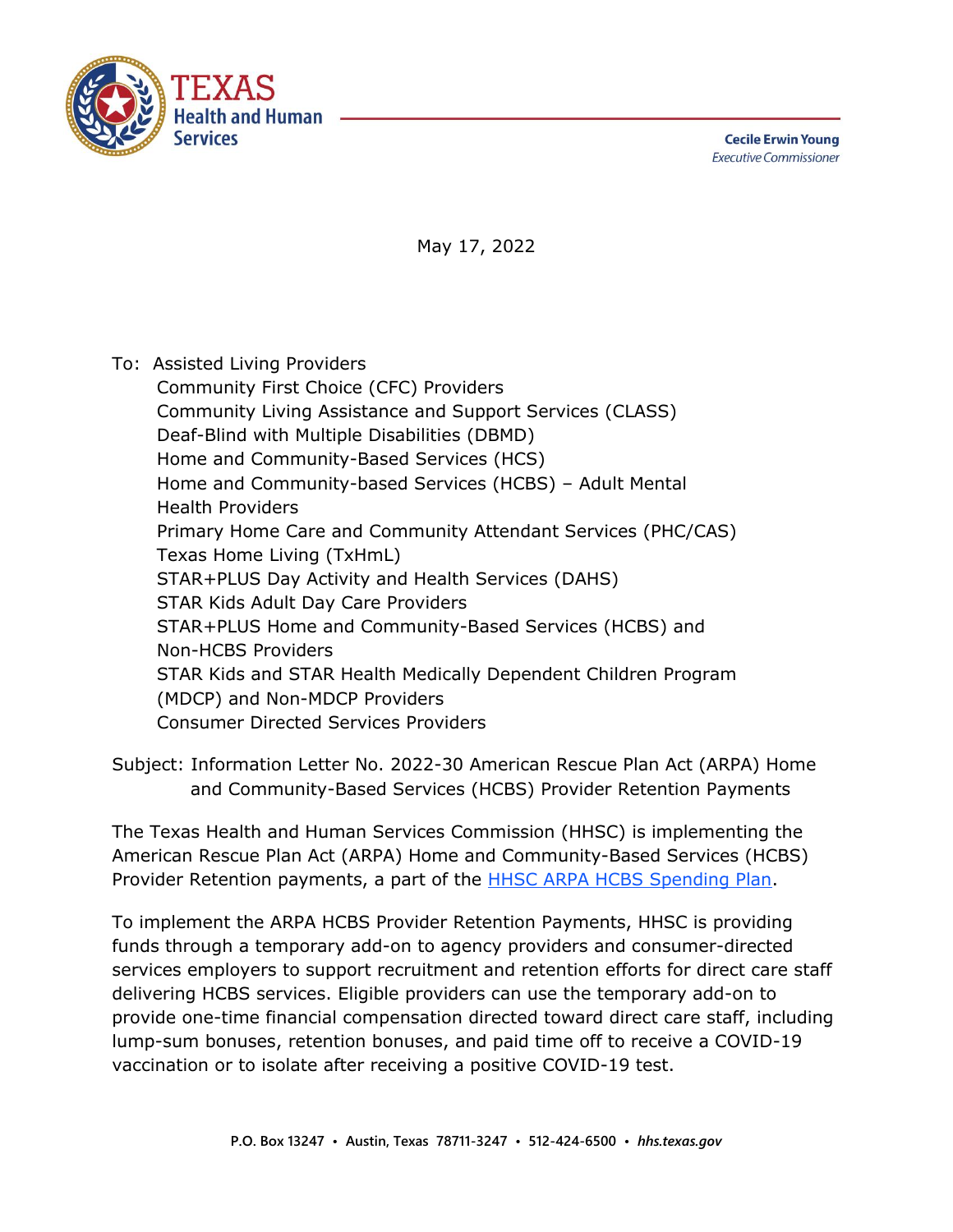Information Letter No. 2022-30 ARPA and HCBS Retention Payments May 17, 2022 Page 2

Temporary rate add-on will be made on eligible HCBS service claims with dates of service between March 1, 2022, and August 31, 2022. HHSC will not include the add-on rate in calculating the cost of services on an individual plan of care or individual service plan.

## Fee Schedule and Claims Submission

A list of eligible services and a fee schedule is available on the [HHSC Provider](https://pfd.hhs.texas.gov/long-term-services-supports) [Finance Website.](https://pfd.hhs.texas.gov/long-term-services-supports)

## Required Attestation and Reporting

HHSC adopted a new rule, Title 1 Texas Administrative Code (1 TAC) [355.207,](https://texreg.sos.state.tx.us/public/readtac$ext.TacPage?sl=R&app=9&p_dir=&p_rloc=&p_tloc=&p_ploc=&pg=1&p_tac=&ti=1&pt=15&ch=355&rl=207) concerning the ARPA HCBA Provider Retention Payment, which establishes the criteria and requirements.

HHSC requires providers who deliver eligible HCBS services with service dates between March 1, 2022, and August 31, 2022, to submit an attestation, an initial report, and a final report. The attestation and initial report are due on July 1, 2022.

More information about the required attestation and reporting is available on the [HHSC Provider Finance website.](https://pfd.hhs.texas.gov/long-term-services-supports) HHSC encourages all providers to review the Frequently Asked Question document before completing the required attestation and reporting.

## Recoupment and Reconciliation

Providers who do not submit the required attestation, initial report, and final report will be subject to recoupment of all HCBS ARPA funds. Claims will be reprocessed at the rate that was in effect prior to March 1, 2022.

## Resources

HHSC published a Frequently Asked Questions document for HCBS ARPA Provider Retention payments on the **HHSC Provider Finance Website**.